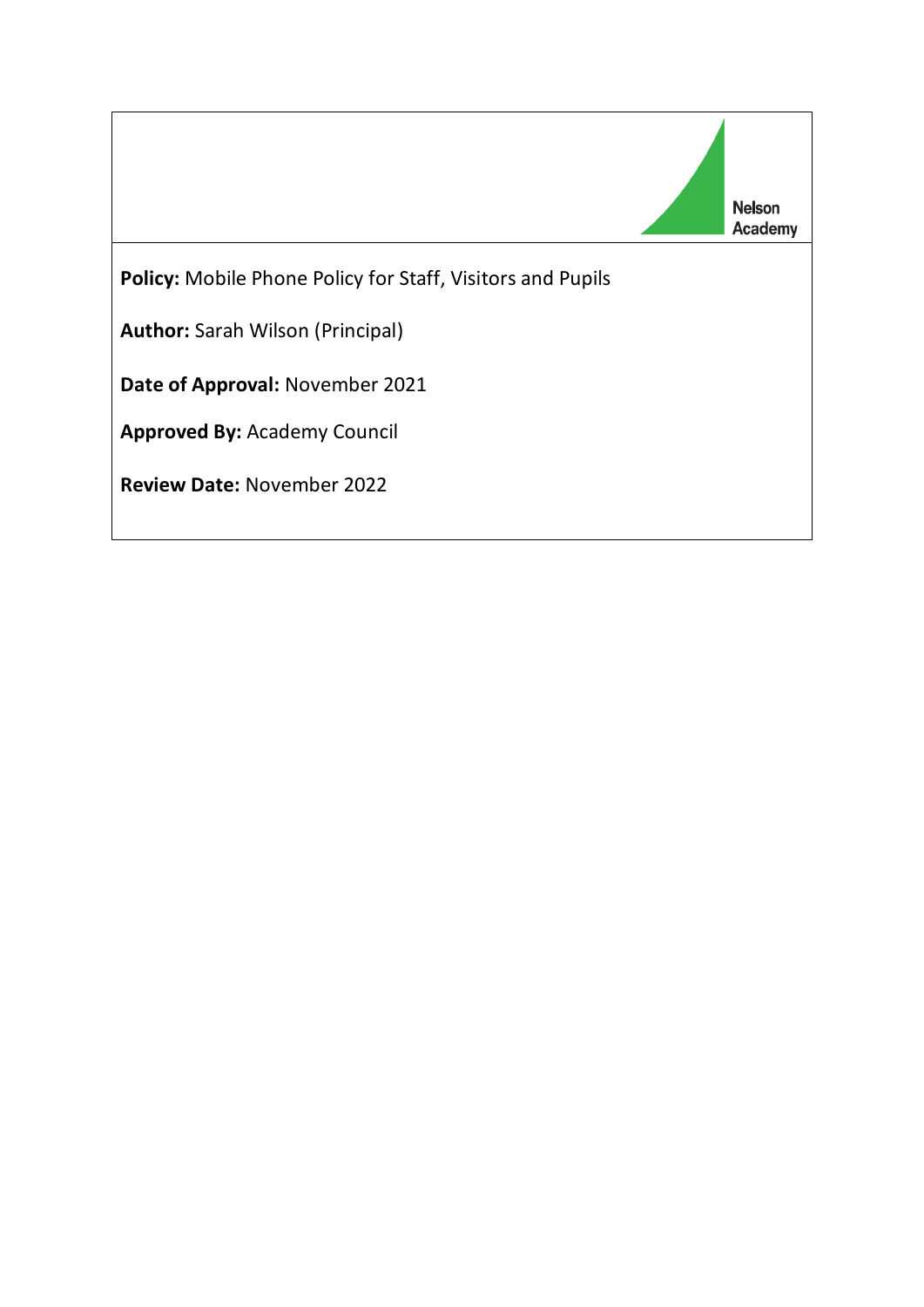## **Nelson Academy - Mobile Phone Policy for Staff, Visitors, Volunteers and Pupils**

## **Introduction**

Nelson Academy has a clear policy on allowing pupils to bring mobile phones and other mobile electronic devices into school. This policy refers to all mobile electronic devices including mobile phones (including those with camera access) and watches with internet access.

## **Camera Mobile Phones**

Camera mobile phones are now the norm and a built-in digital camera enables users to take high resolution pictures. These can be sent instantly to other mobile phone users and email addresses. They can also be posted on the internet or in chat rooms.

There is a potential for camera mobile phones to be misused in schools. They can become an instrument of bullying or harassment directed against pupils or/and teachers.

## **Staff Policy**

Staff use of mobile phones during their working day should be:

- outside of their contracted hours
- discreet and appropriate e.g. not in the presence of pupils

Mobile phones should be switched off and left in a safe place during lesson times. The school cannot take responsibility for items that are lost or stolen.

Staff should never contact pupils or parents/carers from their personal mobile phone or give their mobile phone number to pupils or parents/carers. If a member of staff needs to make telephone contact with a pupil or parent/carer, they should use the school telephone in the office.

Staff should never send to, or accept from, colleagues, parents/carers or pupils, texts or images that could be viewed as inappropriate.

With regard to camera phones, members of staff should never use their phone to photograph a pupil(s) or allow themselves to be photographed by pupils.

This guidance should be seen as a safeguarding procedure for members of staff, the school and the Eastern Multi Academy Trust. Staff should understand that failure to comply with the policy is likely to result in the enforcement of the Whistleblowing policy and associated procedures.

#### **Parent, Visitors or Volunteers In School Policy**

Adults either in school or accompanying children on school trips should not use their cameras or mobile phone cameras to take pictures of pupils unless it is at a public event such as Sports Day or Summer Fair and of their own children. Any photographs taken are done so on the understanding that they are for personal use only i.e. with family members, and will under no circumstances be shared with others i.e. on the internet or social media sites.

Adults, visitors or volunteers in school should only use their mobile phone within the confines of the school office or staff room. Personal cameras and mobile phone cameras should not be used to take pictures of children. If parents who accompany children on a school trip are asked by a member of staff to take photos as a record of the educational visit, they will be issued with a school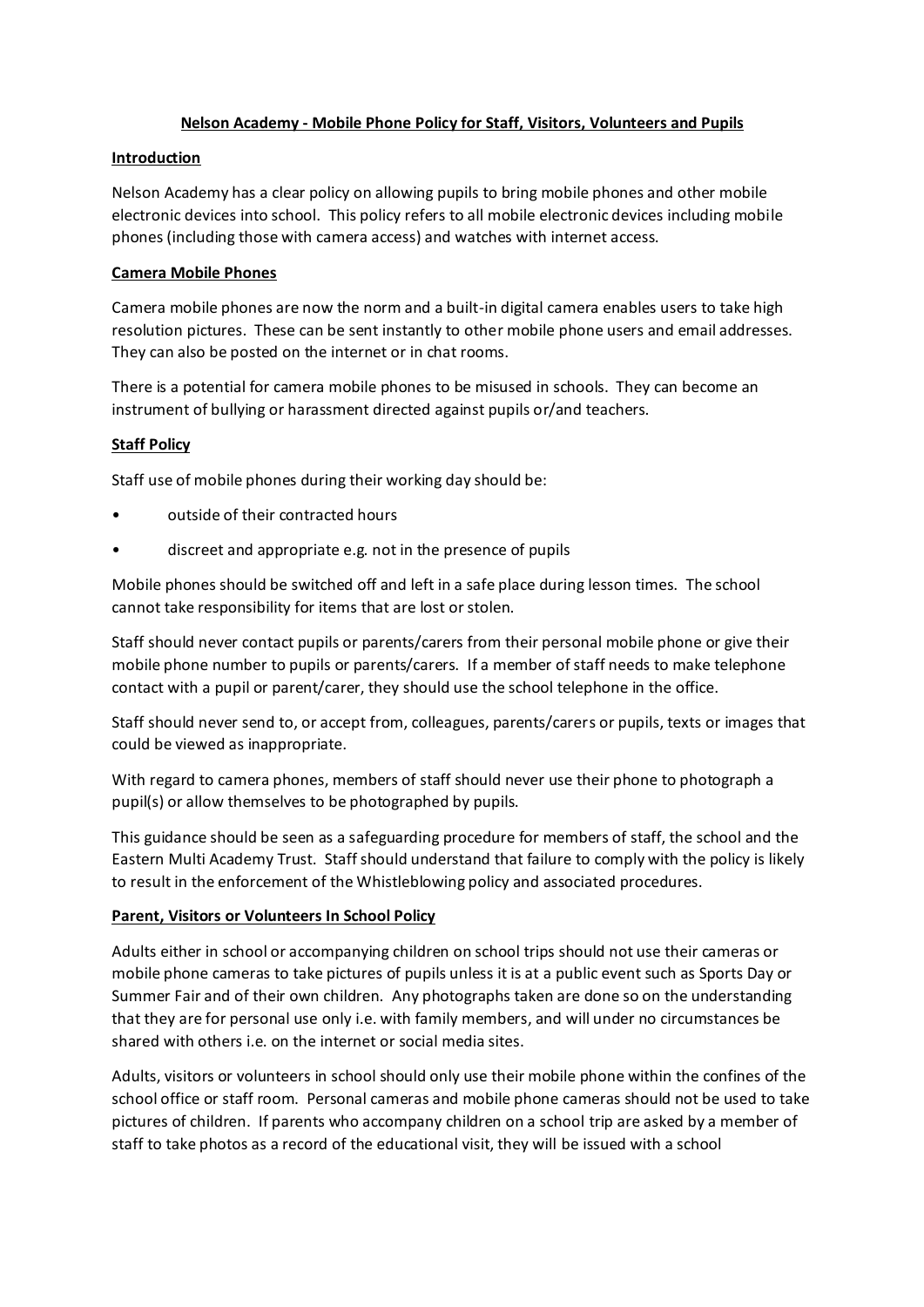camera/iPad. Parents accompanying children on school trips should not use their cameras or mobile phone cameras to take pictures of children or staff.

## **Pupil Policy**

While we fully acknowledge the right of parents/carers to allow their child to bring a mobile phone/mobile electronic device to school if they walk to and from school without adult supervision, Nelson Academy encourages parents/carers and pupils to be mindful of bringing such devices to school due to the potential issues raised above. Under no circumstances should pupils take mobile phones/devices on school trips or residential trips.

When a child needs to bring a mobile phone/device into school, a permission slip (Appendix 1) must be signed by the parent/carer and the mobile phone/device must be left with the child's class teacher at the start of the school day. It will be returned to the child at the end of the school day. Mobile phones/devices should be clearly marked so that each pupil knows their own mobile phone/device. Parents/carers are advised that Nelson Academy accepts no liability for the loss or damage to mobile phones/devices which are brought into school or the school grounds.

Where a pupil is found by a member of staff to be using a mobile phone/device, the mobile phone/device will be confiscated from the pupil, handed to a member of the Senior Leadership Team who will record the name of the pupil and attach it to the mobile phone/device. The mobile phone/device will be stored by the member of the Senior Leadership Team. The pupil may collect the mobile phone/device at the end of the school day. A letter will be sent home to parents/carers requesting that a permission slip be returned the next day. If this practice continues more than three times, then the school will confiscate the phone until an appropriate adult collects the phone from a member of the Senior Leadership Team.

If a pupil is found taking photographs or video footage with a mobile phone/device of either other pupils or staff, this will be regarded as a serious offence and disciplinary action will be taken according to our Positive Behaviour Policy.

If images of other pupils or staff have been taken, the mobile phone/device will not be returned to the pupil until the images have been removed by the pupil in the presence of a member of the Senior Leadership Team. (Please see more specific guidance on sharing of nude and semi-nude pictures in our Safeguarding and Child Protection Policy).

Should a pupil be found to be using their mobile phone/device inappropriately, the school reserves the right to withdraw this privilege and they will no longer be able to bring a mobile phone/device into school.

We ask that parents/carers should talk to their children about the appropriate use of text messages and social media as they can often be used to bully pupils.

Should parents/carers need to contact pupils or vice versa during the school day, this should be done via the usual school procedure of contacting the school office via phone (01366 383824) or email (office@nla.eastern-mat.co.uk).

The policy supports the Health & Safety, Anti bullying, Safeguarding and Child Protection, Acceptable Use of ICT and E-Safety policies. This policy will be monitored and reviewed as required but at least every two years.

Sarah Wilson – Principal – November 2021